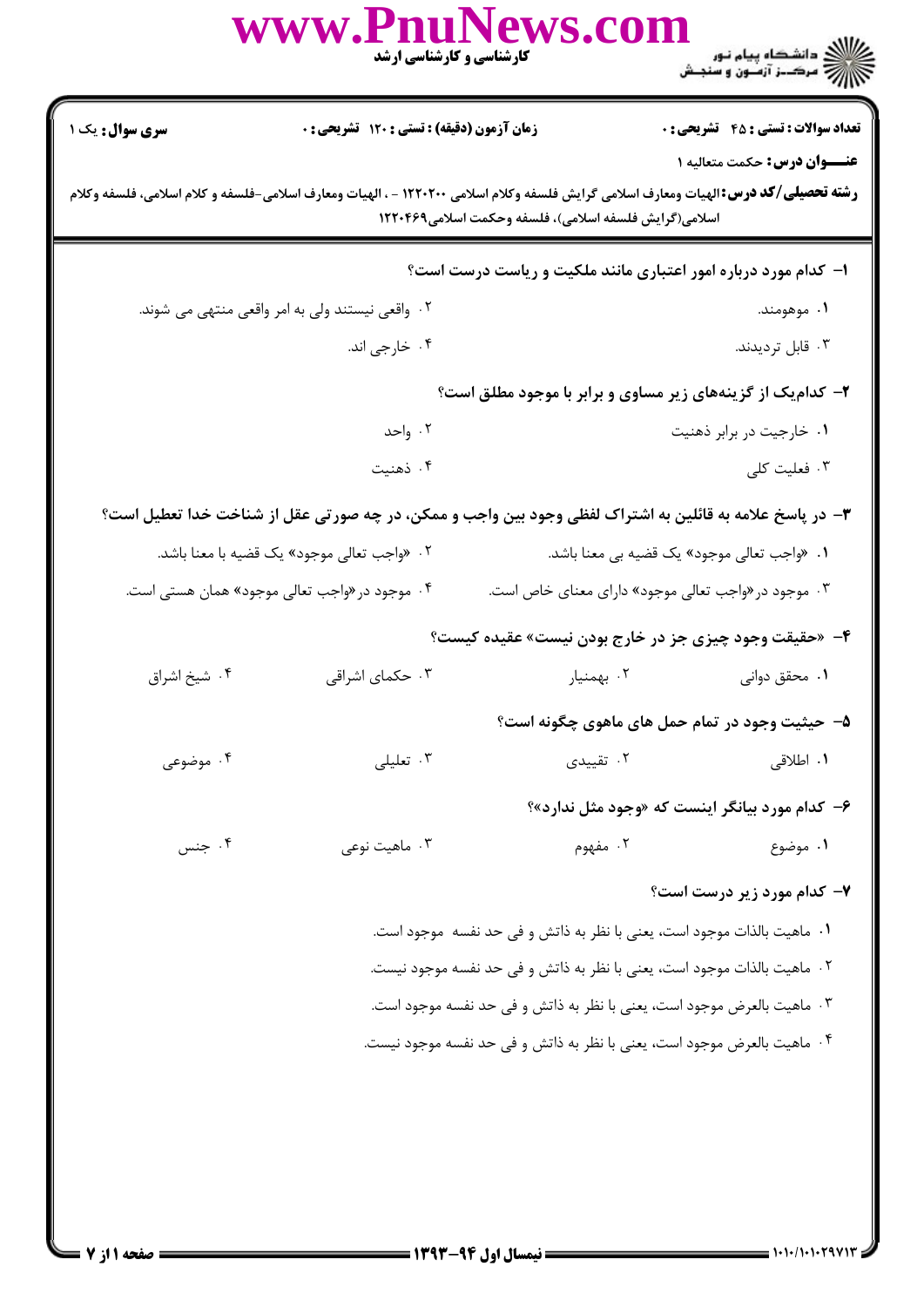|                                                                           | www.PnuNews.co<br>کارشناسی و کارشناسی ارشد                          |                                                       | الای دانشگاه پیام نور<br>الاز مرکــز آزمـون و سنجـش                                                                                                                               |  |  |
|---------------------------------------------------------------------------|---------------------------------------------------------------------|-------------------------------------------------------|-----------------------------------------------------------------------------------------------------------------------------------------------------------------------------------|--|--|
| <b>سری سوال : ۱ یک</b>                                                    | زمان آزمون (دقیقه) : تستی : ۱۲۰ تشریحی : ۰                          |                                                       | <b>تعداد سوالات : تستی : 45 - تشریحی : 0</b>                                                                                                                                      |  |  |
|                                                                           |                                                                     | اسلامی(گرایش فلسفه اسلامی)، فلسفه وحکمت اسلامی۱۲۲۰۴۶۹ | <b>عنـــوان درس:</b> حکمت متعالیه ۱<br><b>رشته تحصیلی/کد درس:</b> الهیات ومعارف اسلامی گرایش فلسفه وکلام اسلامی ۱۲۲۰۲۰۰ - ، الهیات ومعارف اسلامی-فلسفه و کلام اسلامی، فلسفه وکلام |  |  |
|                                                                           |                                                                     |                                                       | ۸– کدام مورد بیانگر نسبت اختلاف میان ماهیت های موجود، به ماهیت و وجود است؟                                                                                                        |  |  |
|                                                                           | ٠١ اختلاف بالذات از آن ماهيت است و بالعرض به وجود نسبت داده مي شود. |                                                       |                                                                                                                                                                                   |  |  |
|                                                                           | ٢. اختلاف بالعرض از آن ماهيت است و بالذات به وجود نسبت داده مى شود. |                                                       |                                                                                                                                                                                   |  |  |
| ۰۳ اختلاف بالذات از آن وجود است و باواسطه وجود به ماهیت نسبت داده می شود. |                                                                     |                                                       |                                                                                                                                                                                   |  |  |
|                                                                           |                                                                     |                                                       | ۰۴ اختلاف بالعرض از آن ماهیت است و باواسطه  وجود به ماهیت نسبت داده می شود.                                                                                                       |  |  |
|                                                                           |                                                                     |                                                       | ۹– کدام گروه قائل به «حال» (واسطه میان وجود وعدم) هستند؟                                                                                                                          |  |  |
| ۰۴ اشاعره                                                                 | ۰۳ معتزله                                                           | ۰۲ حکمای مشاء                                         | ٠١ حكماي اشراقي                                                                                                                                                                   |  |  |
|                                                                           |                                                                     |                                                       | ∙۱- «ماهیات موجود در خارج که دارای <u>صورت عقلی</u> هستند»، مقصود از صورت عقلی  در این مورد چیست و مفهوم وجود<br>چگونه مفهومی است؟                                                |  |  |
|                                                                           | ۰۲ معقول ثانی - معقول ثانی                                          |                                                       | ۰۱ معقول ثانی - معقول اولی                                                                                                                                                        |  |  |
|                                                                           | ۴. معقول اولى- معقول اولى                                           |                                                       | ۰۳ معقول اولی- معقول ثانی                                                                                                                                                         |  |  |
|                                                                           |                                                                     |                                                       | 11- انقسام وجود به واحد و کثیر چگونه کثرتی است؟                                                                                                                                   |  |  |
| ۰۴ عرضی                                                                   | ۰۳ ماهوی                                                            | ۰۲ اعتباری                                            | ۱. وجودی                                                                                                                                                                          |  |  |
|                                                                           |                                                                     |                                                       | <b>۱۲</b> - کدام مورد زیر بیانگر حقیقت تشکیکی است؟                                                                                                                                |  |  |
|                                                                           |                                                                     |                                                       | ۰۱ حقیقتی که بطور یکسان بر مصادیق خود صدق کند.                                                                                                                                    |  |  |
|                                                                           |                                                                     |                                                       | ٠٢ يک حقيقت کثير است که جهت وحدتي در آن راه ندارد.                                                                                                                                |  |  |
|                                                                           |                                                                     |                                                       | ۰۳ یک حقیقت واحد است که جهت کثرتی در آن راه ندارد.                                                                                                                                |  |  |
|                                                                           |                                                                     |                                                       | ۰۴ یک حقیقت واحد بسیط است که در عین وحدتش کثیر و در عین کثرتش واحد است.                                                                                                           |  |  |
|                                                                           |                                                                     |                                                       | ۱۳- ترکیب مراتب وجود از هستی و نیستی چگونه ترکیبی است؟                                                                                                                            |  |  |
| ۰۴ واقعی نیست                                                             | ۰۳ واقعی                                                            | ۰۲ خارجی                                              | ۰۱ عقلی                                                                                                                                                                           |  |  |
|                                                                           |                                                                     |                                                       | ۱۴- تباین دو نوع مندرج در یک مقوله چگونه است؟                                                                                                                                     |  |  |
|                                                                           | ۰۲ به جزء ذات است.                                                  |                                                       | ٠١. به تمام ذات است.                                                                                                                                                              |  |  |
|                                                                           | ۰۴ بواسطه امور عارض بر ذات است.                                     |                                                       | ۰۳ بواسطه امور بیرون از ذات است.                                                                                                                                                  |  |  |
|                                                                           |                                                                     |                                                       |                                                                                                                                                                                   |  |  |
|                                                                           |                                                                     |                                                       |                                                                                                                                                                                   |  |  |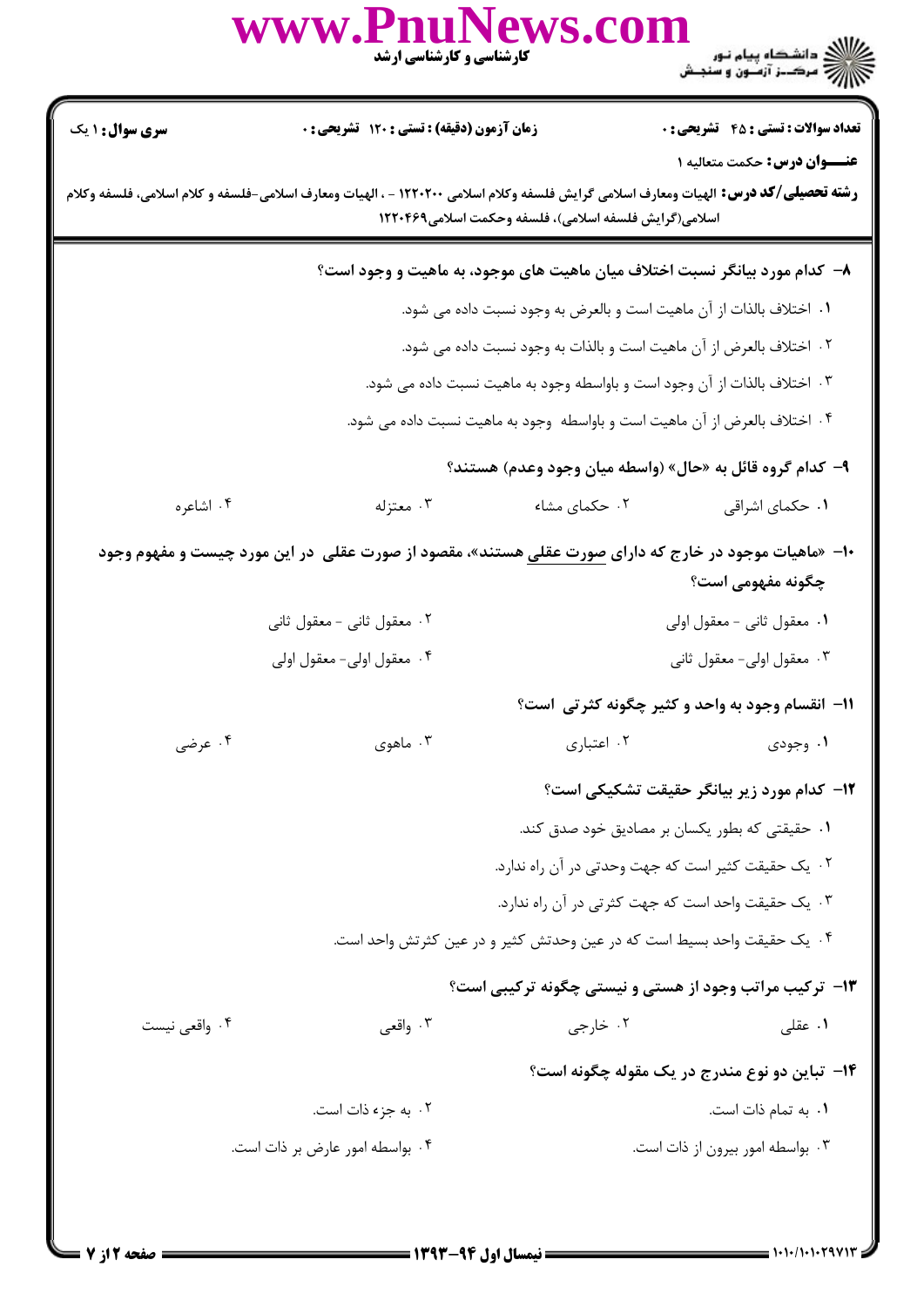

٠١. حتما خارج است. ۰۲ حتما ذهن است. ۰۴ ظرف طرفین است. ۰۳ نه خارج است ونه ذهن.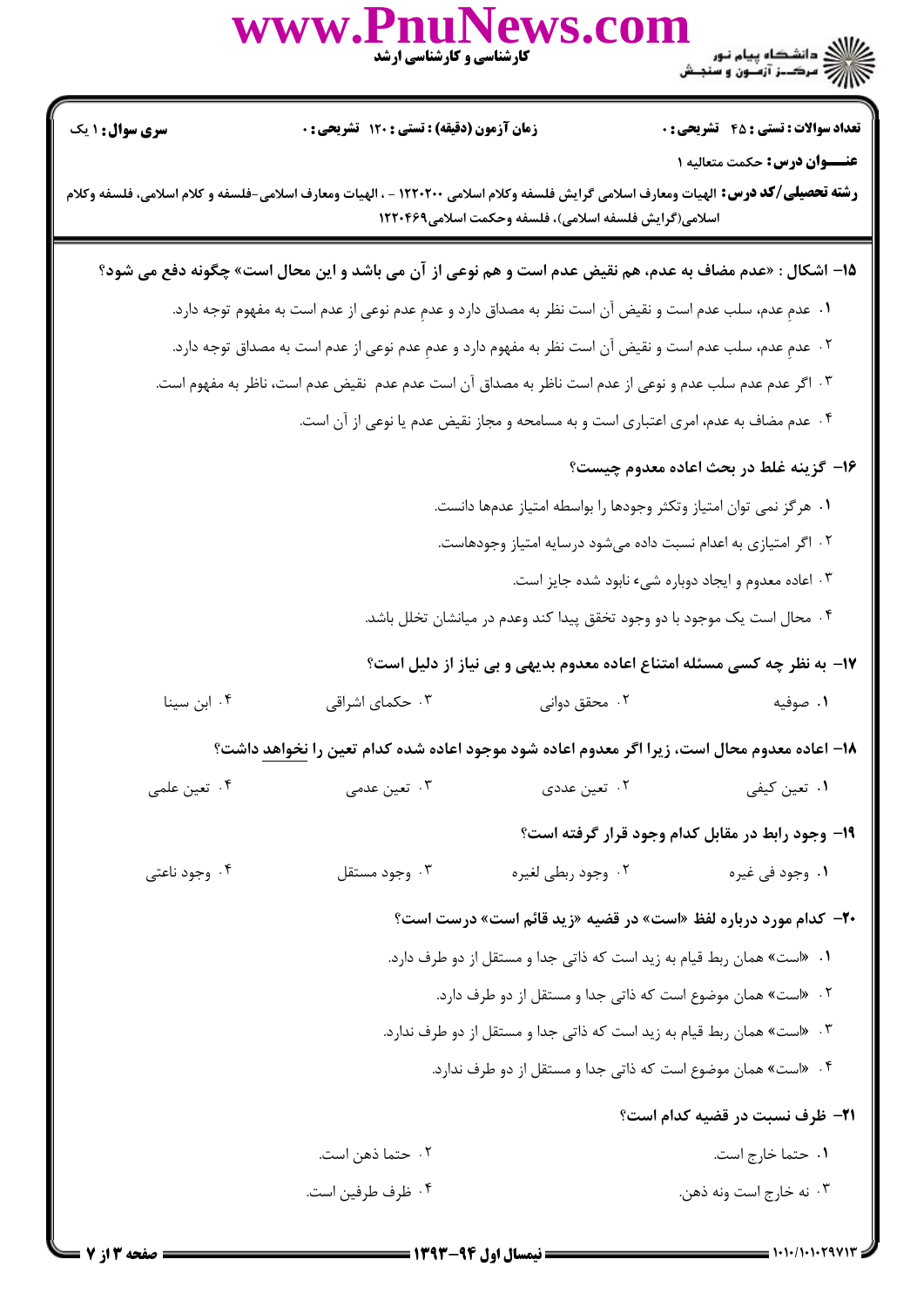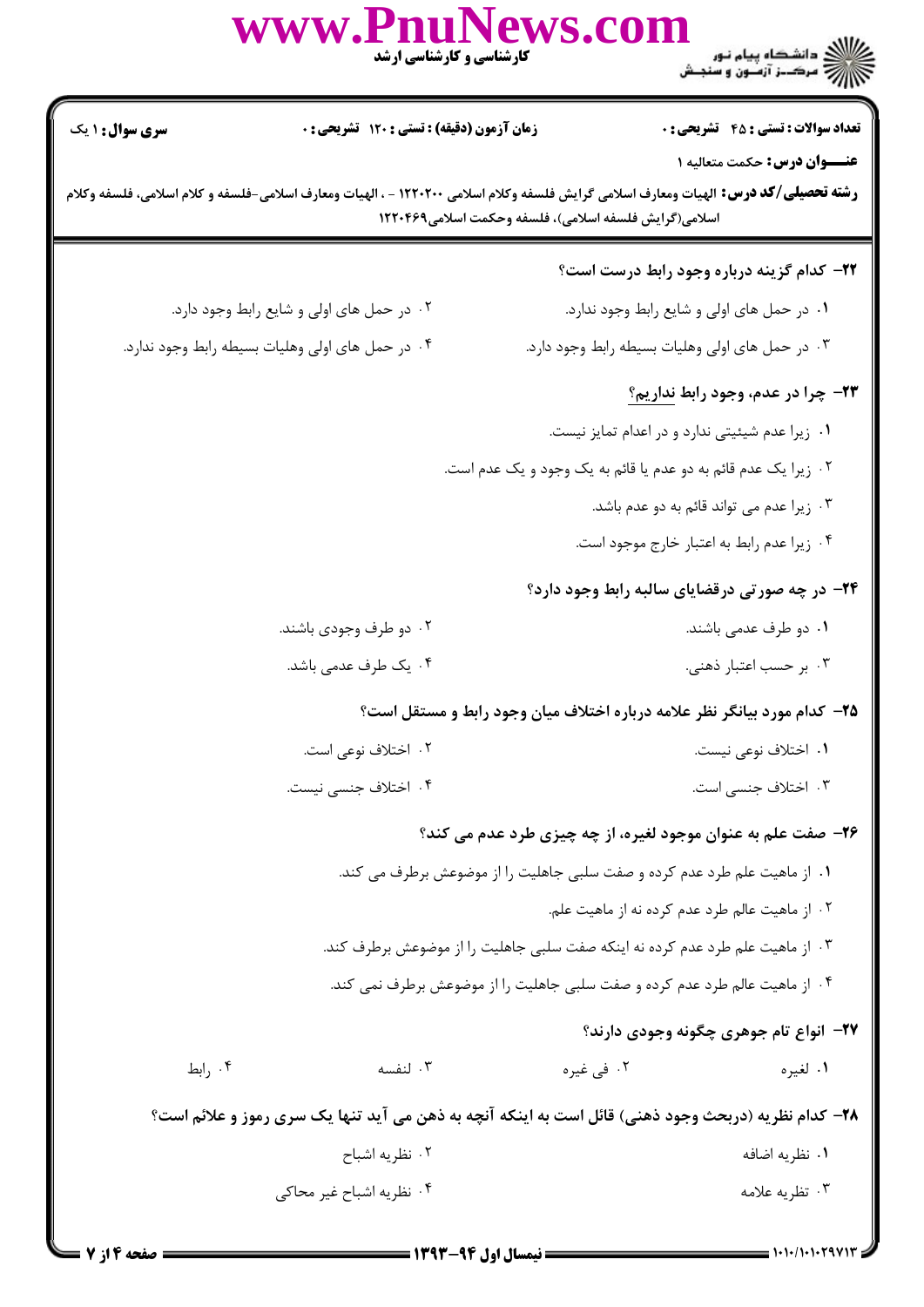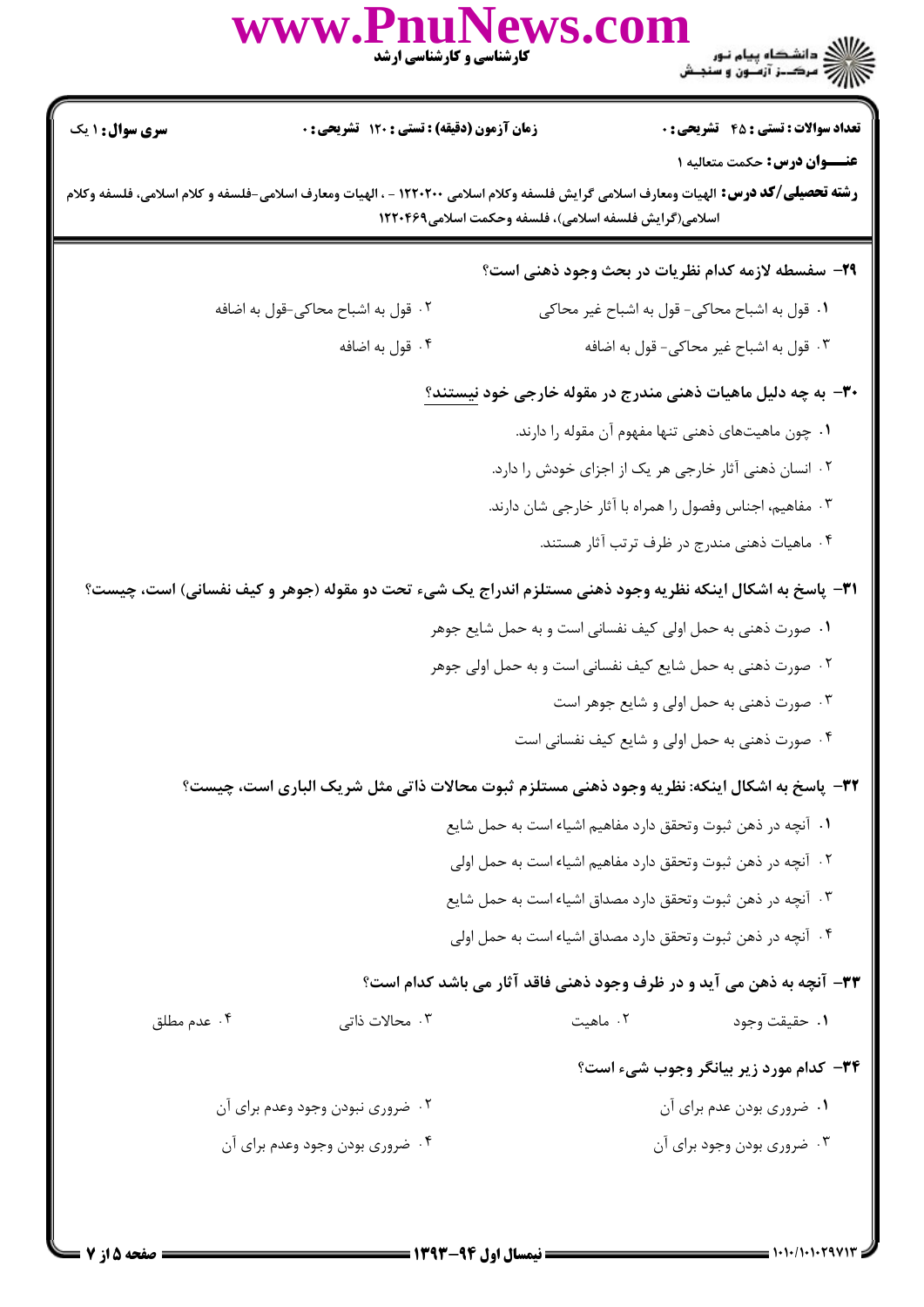